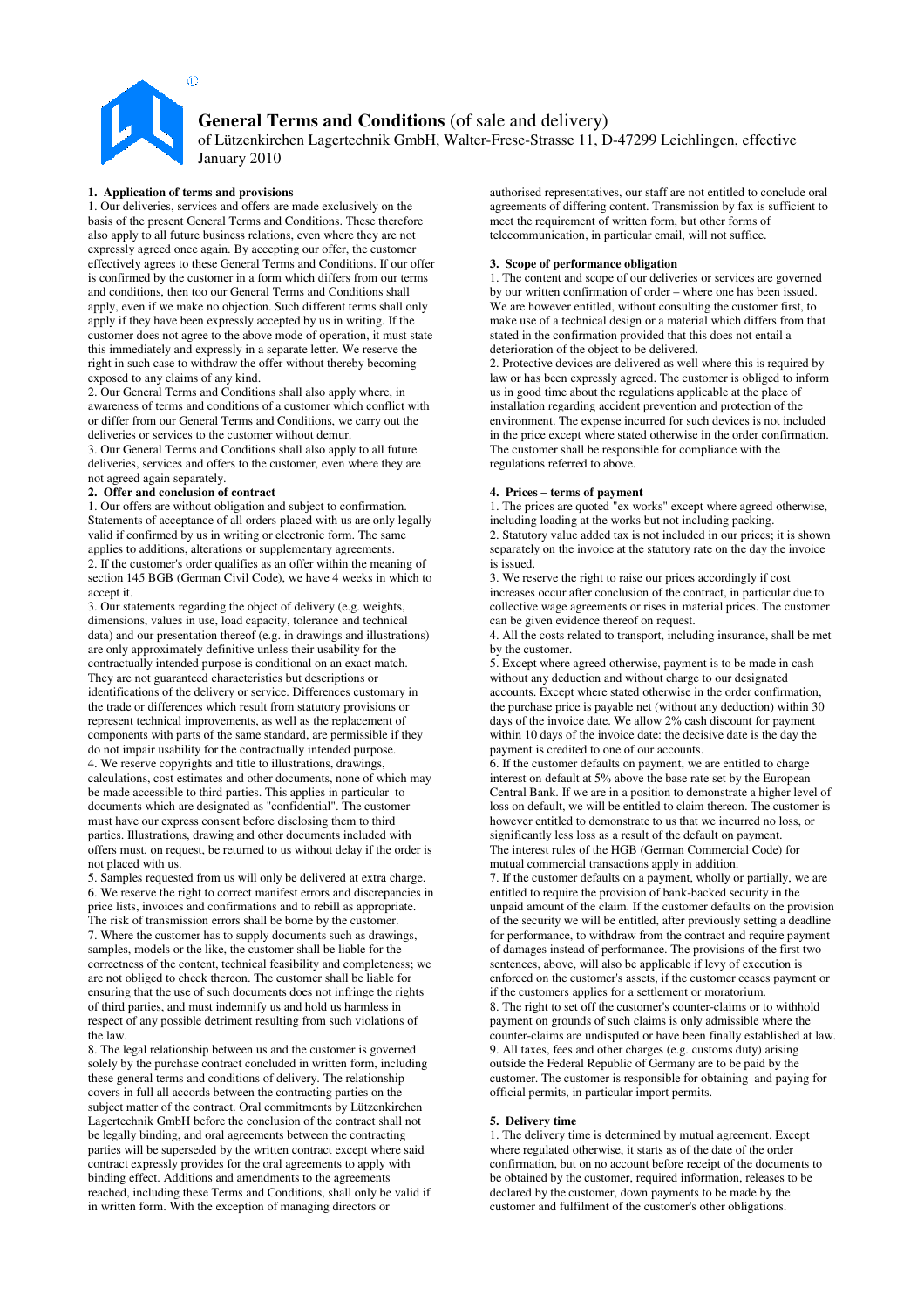2. The delivery time stated is subject to confirmation and without obligation except where a fixed deadline or a fixed date has been expressly promised.

3. The delivery time is deemed adhered to if by that date the object of delivery has left the works or information has been received that the object is ready for dispatch.

4.Timely delivery is conditional on correct and punctual delivery to us.

5. We are not liable for cases of delivery being impossible or for delays in delivery where these are caused by force majeure or by other events which were not predictable at the time the contract was concluded and for which we are not responsible (e.g. operational disruptions of all kinds, problems obtaining materials or energy, transport delays, strikes, lawful lockouts, shortage of labour, energy or raw materials, problems obtaining necessary official permits, measures taken by public authorities, our suppliers' failure to deliver or to deliver the correct goods on time). Where such events make it seriously difficult or impossible for us to deliver and where the incapacity to deliver is not of a temporary nature, we are entitled to withdraw from the contract. Where such impediments to delivery are of a temporary nature, the periods of delivery and service performance are extended or the delivery and service performance deadlines are postponed by the period the impediment lasts, plus an appropriate start-up period. Where the customer cannot reasonably, in view of the delay, be expected to accept the delivery or the service, the customer may withdraw from the contract by giving us immediate written notice.

6. If the customer incurs damage or loss owing to a delay for which we are to blame, the customer may demand compensation for delay. This however does not prejudice the right to withdrawal regulated by these Terms and Conditions in section 10.3. Claims of greater extent on grounds of delay are excluded except where the delay is due to a wilful or grossly negligent breach of obligation by us or by a person discharging obligations on our behalf. The compensation for delay amounts to 0.5% of the net order value for each complete week of delay after expiry of the delivery period agreed in binding form, but the total will not be more than 5% of the total order value. 7. If dispatch is delayed at the customer's request, the customer is charged for the costs incurred through storage, starting one month after advice of readiness for dispatch; for storage on our premises, however, the charge is at least 4% of the invoice amount for every month or part thereof. We will be entitled, after a reasonable deadline set by us has expired to no avail, to make other use of the object of delivery and to deliver to the customer at a reasonably extended date.

#### **6. Taking delivery**

1. The customer has to take delivery of objects delivered even if they show insignificant defects, notwithstanding the rights defined in section 8 of these General Terms and Conditions.

2. We are only entitled to make part-deliveries where

- the part-delivery is usable by the customer within the framework of contractual determination rights

- the delivery of the remainder of the ordered goods has been secured, and

- the customer does not thereby incur substantial additional expense or additional costs (unless we agree to assume these costs).

#### **7. Transfer of risk**

1. The risk of the goods passes to the customer not later than when the object of delivery is handed over (the time being determined by the start of the loading process) to the forwarding agents, carrier or other party designated for the execution of the transport. This also applies when part-deliveries are made or we have agreed to perform other services as well (e.g. shipment or installation). If dispatch or the handing over of the goods is delayed owing to a circumstance originating with the customer, the risk will pass to the customer as from the day on which we are ready for dispatch and have notified the customer thereof.

2. On request by the customer the shipment will be insured by us at its expense against theft, breakage, fire and flooding damage and other insurable risks.

3. If dispatch is delayed owing to circumstances for which we are responsible, the risk passes to the customer as from the day we become ready to dispatch. We are however obliged to obtain, at the customer's request and expense, the insurance cover which the customer requests. If no such request is made, we will be entitled to

insure the objects of delivery, at the customer's expense, as from the place and time of the transfer of risk.

#### **8. Warranty for defects**

To the exclusion of further claims and notwithstanding the customer's right of withdrawal under these Terms and Conditions (section 10.4), we are liable as follows for defects, including those related to the agreed characteristics or suitability of the object for the customer or purchaser:

1. The objects delivered must be examined carefully immediately after delivery to the customer or a third party designated by it. The objects are deemed to be approved if we do not receive, in the agreed form, a complaint of defect regarding manifest defects or other defects which became apparent during an immediate and careful examination, within 7 working days after delivery of the object of delivery or otherwise within 7 working days after the detection of the defect or after the time at which the defect became apparent to the customer on the basis of normal use and without close investigation. 2. Where there is a defect in the object of purchase, we are entitled, at our option, to rectify same by remedying the defect or by delivering a replacement. In the case of remedying the defect we are obliged to cover all the expense necessary for the purpose of such remedy, in particular road tolls, transport, labour and material costs, except where these are increased by virtue of the object of purchase being moved to a location other than the place of performance. The scope of the delivery is governed by our written confirmation of order. In the case of our offer being valid for a limited time and including a time limit for acceptance, the offer will be authoritative unless an order confirmation has been received in due time. Supplementary agreements and amendments must be in written form. 3. If the rectification, by way of remedying a defect or delivering a replacement, of a defect in the object of purchase for which we are responsible is unsuccessful, the customer will be entitled, at its option, to reduce the purchase price or, if the defect is a substantial one, to withdraw from the contract.

4. We are liable under the relevant statutory provisions, if the customer asserts claims for damages, for wilfully or negligently causing loss of life, physical injury or damage to health. In addition, we are liable in case of claims for damages on grounds of wilful intent or gross negligence by us or by our legal representatives or persons discharging obligations on our behalf.

5. We are also liable under the relevant statutory provisions where we are culpable in the breach of a primary contractual obligation; in this case, however, the liability for damages is limited to predictable damage or loss occurring in standard situations.

6. We are thus in particular not liable for damage or loss that is not directly related to the object of delivery itself. Liability for damages is excluded in all other cases.

7. The mandatory provisions of the German product liability act remain unaffected.

8. The warranty period is one year, reckoned as from the transfer of risk. After that period claims become time-barred, and this also applies to claims to compensation for consequential damage or loss related to defects, except where claims are asserted under the law of torts; these are governed by the statute of limitations.

9. The warranty lapses if and when the customer, without our consent, modifies the object of delivery or has it modified by third parties and this makes the remedying of defects impossible or unreasonably difficult. In every such case the customer is required to meet the additional costs of defect rectification resulting from such modification.

## **9. Other claims for damages**

1. We are not liable

a) in the case of minor negligence by our corporate bodies, legal representatives, employees or other persons discharging obligations on our behalf;

b) in the case of gross negligence by our non-executive employees or other persons fulfilling obligations on our behalf,

except in the case of a breach of obligations essential to the contract. Such obligations are the obligations of timely and defect-free delivery and installation as well as advisory, protective and due care obligations which are intended to enable the customer to use the object of delivery as required by contract or are directed at protecting the person and life of the customer's staff or third parties or the customer's property against serious damage.